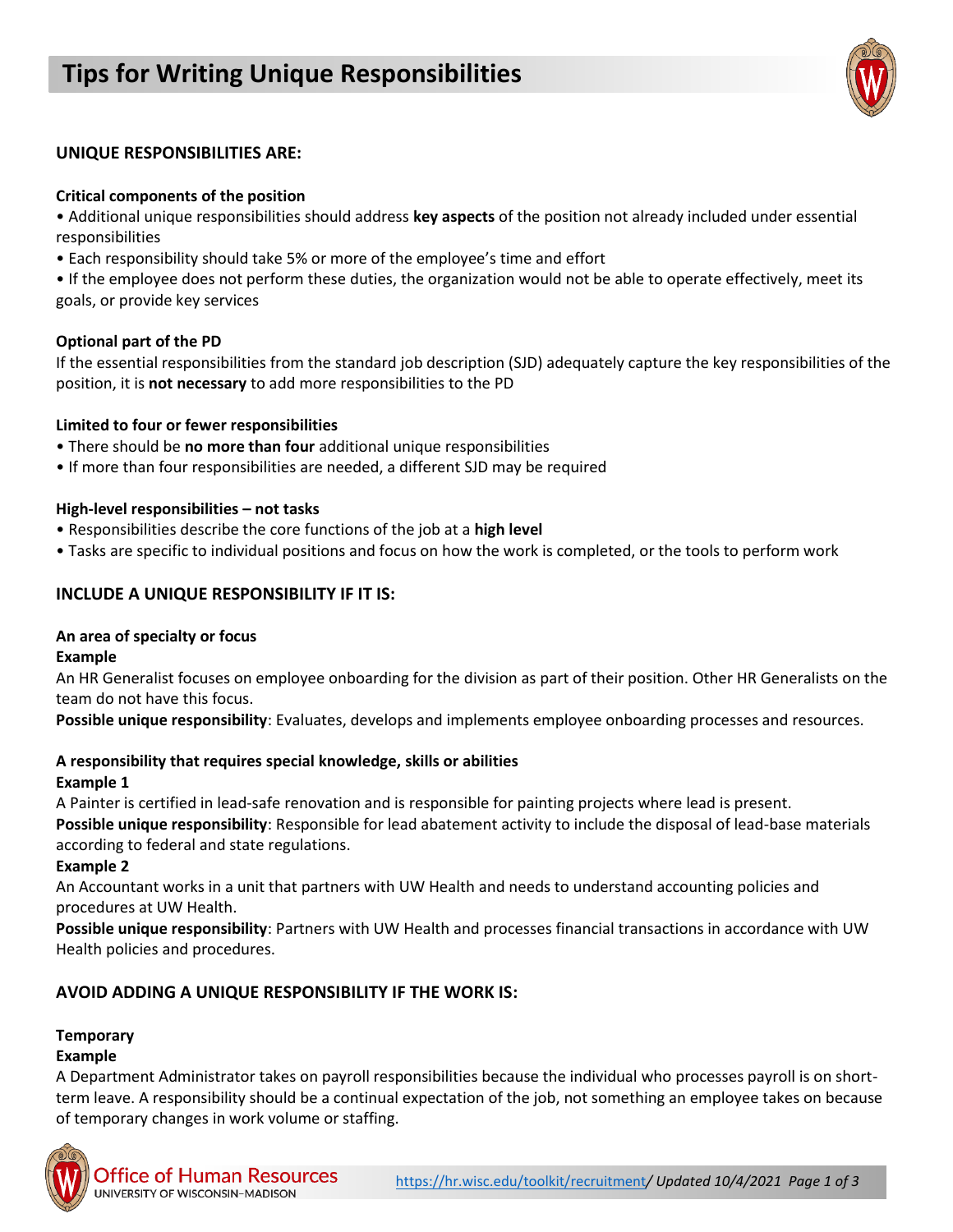

## **Already captured in other responsibilities**

## **Example**

A Laboratory Manager's position description already has a responsibility of, "Monitors program budgets and expenditures". It is not necessary to include an additional responsibility of, "Tracks and reports on spending against projected budget."

## **A task**

## **Example**

A Food Service Assistant's responsibilities should not include, "Slices ten pounds of tomatoes daily." Specific tasks can be included in the Task section of the PD or recorded in another document outside of the PD.

## **Teaching Unique Responsibility**

If an employee has teaching as a unique responsibility, use the following standardized language:

"Facilitates classroom, online, and/or laboratory instruction for one or more courses, including assessment of student performance"

The standardized language ensures consistent description of instructional responsibilities across positions and allows reporting on individuals with teaching responsibilities in the future. Additional unique responsibilities related to instructions can be added.

## **WRITING TIPS:**

- Start with active verbs
- Use verbs in present tense
- Use verbs in third-person singular (e.g., *develops* instead of *develop*)
- Avoid referencing specifics such as a particular work unit, reporting relationships, or software program
- Convey one key concept per responsibility
- Limit each responsibility to 250 characters

# **WATCH OUT:**

If additional responsibilities significantly change the nature of the position, managers should work with HR contacts to explore an alternative title/SJD.

### **Example 1**

An Accountant I has an added responsibility of managing the automated financial system for the unit. It would be more appropriate for this employee to be matched to Accountant II, who performs the responsibilities of Accountant I and maintains automated financial systems.

### **Example 2**

A Specimen Receiving Technician has added responsibilities of analyzing research data and assisting with experiments. It would be more appropriate to match this employee to Lab Technician, whose responsibilities include analyzing data and assisting research staff in experiments.

# **DETERMINING RESPONSIBILITY PERCENTAGES:**

The PD identifies the general percentage of time and effort dedicated to each essential and unique responsibility.

- The total of essential responsibilities must be between 80 and 100%
- The total of unique responsibilities must be between 0 and 20%
- The total of all responsibilities (essential and unique) must add up to 100%